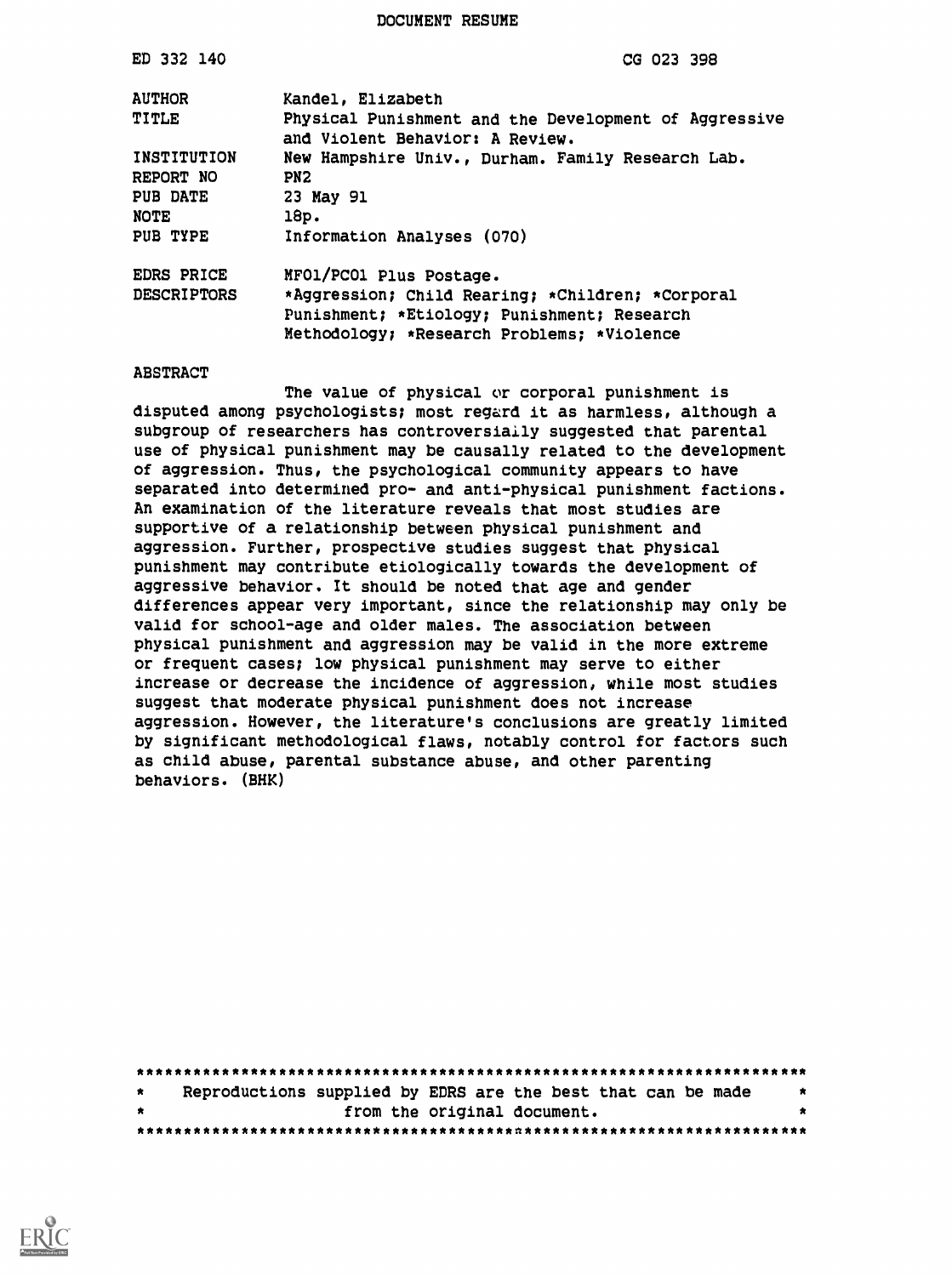### Physical Punishment and The Development of Aggressive and Violent Behavior: A Review

Elizabeth Kandel Family Research Laboratory Program University of New Hampshire

U.S. DEPARTMENT OF EDUCATION Office of Educational Research and Improvement EDUCATIONAL RESOURCES INFORMATION CENTER (ERIC)

@ This document has been reproduced as = Fam<br>- received from the person or organization = Fam<br>- originating it

Minor changes have been made to improve reproduction Quality

 $\bullet$  - Points of view or opinions stated in this docu ment do not necessarily represent official OERI position or policy

"PERMISSION TO REPRODUCE THIS MATERIAL HAS BEEN GRANTED BY

Strauss

TO THE EDUCATIONAL RESOURCES INFORMATION CENTER (ERIC)."

### Abstract

The value of physical or corporal punishment is disputed among psychologists; most regard it as harmless, although a subgroup of researchers has controversially suggested that parental use of physical punishment may be causally related to the development of aggression. Thus, the psychological community appears to have separated into determined pro- and anti-physical punishment factions. What is lacking is a detailed critical review of the literature examining physical punishment and its causal relationship to aggressive or violent behavior.

An examination of the literature reveals that most studies are supportive of a relationship between physical punishment and aggression. Further, prospective studies suggest that physical punishment may contribute etiologically towards the development of aggressive behavior. It should be noted that age and gender differences appear very important, since the relationship may only be valid for school-age and older males. In addition, the association between physical punishment and aggression may only be valid in the more extreme or frequent cases; low physical punishment may serve to either increase or decrease the incidence of aggression, while most studies suggest that moderate physical punishment does not increase aggression. However, this literature's conclusions are greatly limited by significant methodological flaws, notably control for factors such as child abuse, parental substance abuse, and other parenting behaviors. \*\*\*\*\*\*\*\*\*\*\*\*\*\*\*\*\*\*\*\*\*\*\*\*\*\*\*\*

A number of studies have sought to explain the development of aggressive behavior by examining childrearing practices in the histories of violent individuals. An important focus of this literature has been on children's exposure to parental physical aggression. Although very severe parental aggression is more often studied, some research has focused on milder parental aggression. Using mild aggression for the purposes of socialization (i.e., degression. Using mild aggression for the purposes of socialization (i.e.,<br>using physical punishment) is usually regarded as harmless, even among<br>metric psychologists (Maurer, 1974; Leviton, 1976; Lowenstein, 1977). Howeve red psychologists (Maurer, 1974; Leviton, 1976; Lowenstein, 1977). However, in<br>
the wake of several studies suggesting that any parental aggression may have<br>
important sequela, a subgroup of researchers has controversially the wake of several studies suggesting that any parental aggression may have important sequela, a subgroup of researchers has controversially concluded that parental use of physical punishment must be causally related to the development of aggression (e.g., Maurer, 1974; Steinmetz, 1979; Straus, 1991). Thus, the psychological community appears to have separated into determined

PN2.P,PN100,23May91, Page 1

 $\mathbf{E}$ 

 $\bullet$ 

2 BEST COPY AVAILABLE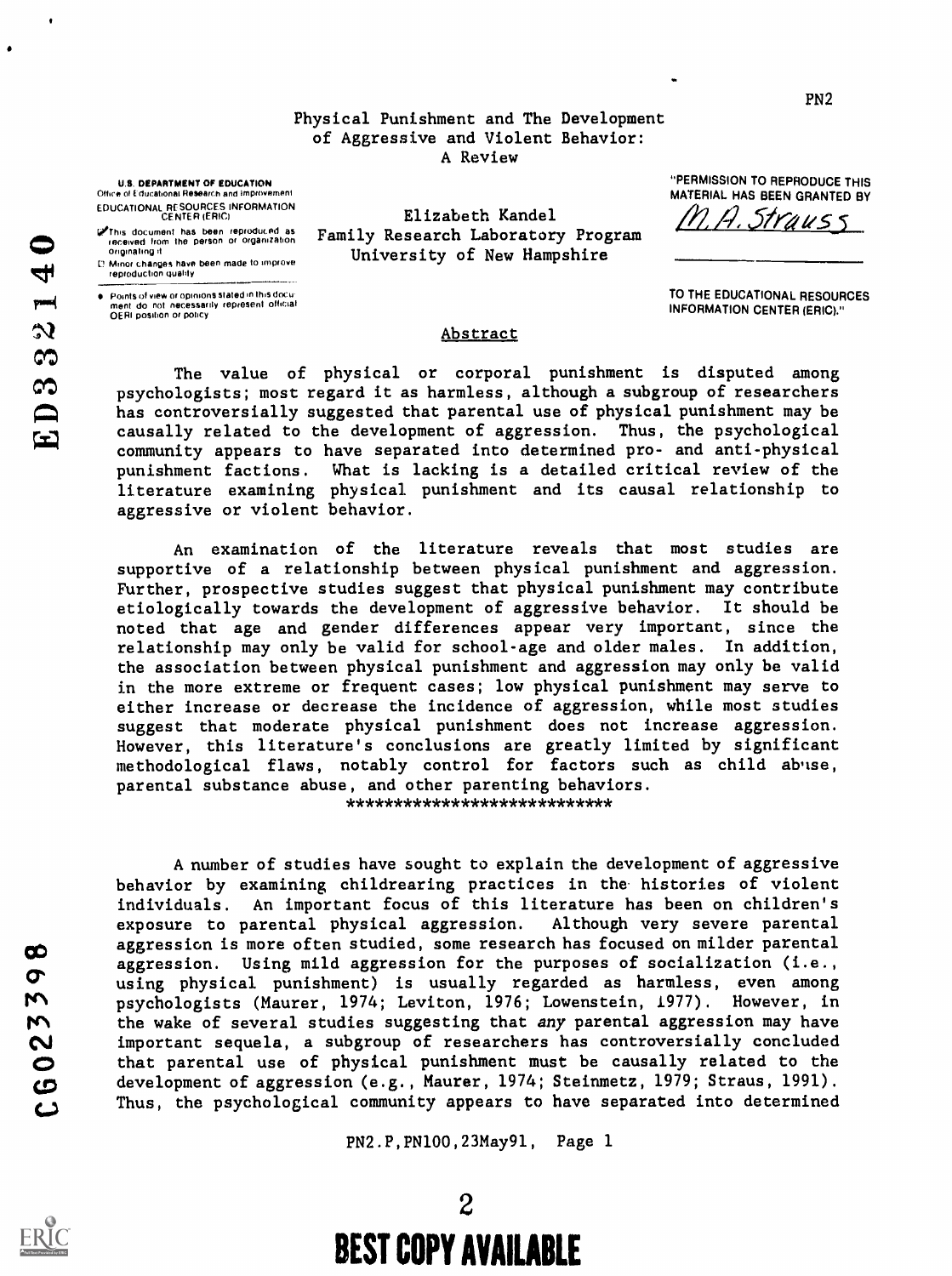pro- and anti-physical punishment factions (e.g., Keith-Spiegel, 1973; Feshbach, 1973; Lowenstein, 1977). What is lacking is a detailed critical review of the relevant literature, examining the evidence for either a simple or complex relationship between physical punishment and aggression. The purpose of this raper is to provide that review.

Typically, the most severe form of parental aggression (i.e., child abuse) is examined. Studies which seek to associate child abuse and the subsequent development of violent bahavior have yielded results which strongly suggest that being exposed to abusive parental violence constitutes a significant risk factor For the development of violent behavior (Parke & Slaby, 1983; Widom, 1989). In contrast to this focus on only extreme forms of parental aggression, some researchers have evidenced interest in the cognitive and behavioral consequences of any ust of physical aggression by the parents --- even the common, socially-sanctioned aggression which is usually referred to as "physical" or "corporal" punishment (these terms will be used interchangeably throughout this paper, as they are in the literature). Because such punishment differs significantly from child abuse in many ways, it is much less clear what its relationship to the development of violence might be. Further, the labelling of physical punishment as parental "violence" is a matter of controversy; howev  $\vec{r}$ , few would dispute that it involves the use of at least mild physical aggression for the purpose of inflicting pain (Maurer, 1974). Therefore, an intriguing question is whether the use of physical or corporal punishment increases a child's probability of developing aggressive or violent behavior.

The purpose of this paper is to review the evidence for a causal relationship between physical punishment and the development of aggressive behavior. A separate, but related, issue is the mechanism by which parental physical punishment might cause aggressive behavior. For example, theorists have pointed out that modeling may be one mechanism whereby parental physical aggression (however mild) increases the likelihood of aggression in the child. Other relevant theories include attachment theory (Hirschi, 1969), lack of reinforcing childrearing techniques (Lefkowitz, Eron, Walder, & Huessmann, 1977), and many others. These theories and their accuracy or validity will not be reviewed here. Rather, the present paper will be confined tc an investigation of the validity of the basic conclusion that parental use of physical punishment contributes etiologically to the development of aggressive behavior.

# I. Incidence of physical punishment

Incidence estimates of physical punishment range greatly, depending on the nature of the assessment. One difficulty in estimating the incidence of physical punishment is discrepancies between referent periods (e.g., one year versus "ever"). When parents of older children are questioned about their use of physical punishment over short referent periods (e.g., over the previous month or year), the percent who admit using such discipline varies between 17% (DiLalla, Mitchell, Arthur, & Pagliocca, 1988), 57% (Lefkowitz, Walder, & Eron, 1963), and 71% (Pagliocca, 1988), 57% (Lefkowitz, Walder, & Eron, 1963), and 71% (Gelles, 1978). However, when adult individuals are questioned about

PN2.P,PN100,23May91, Page 2

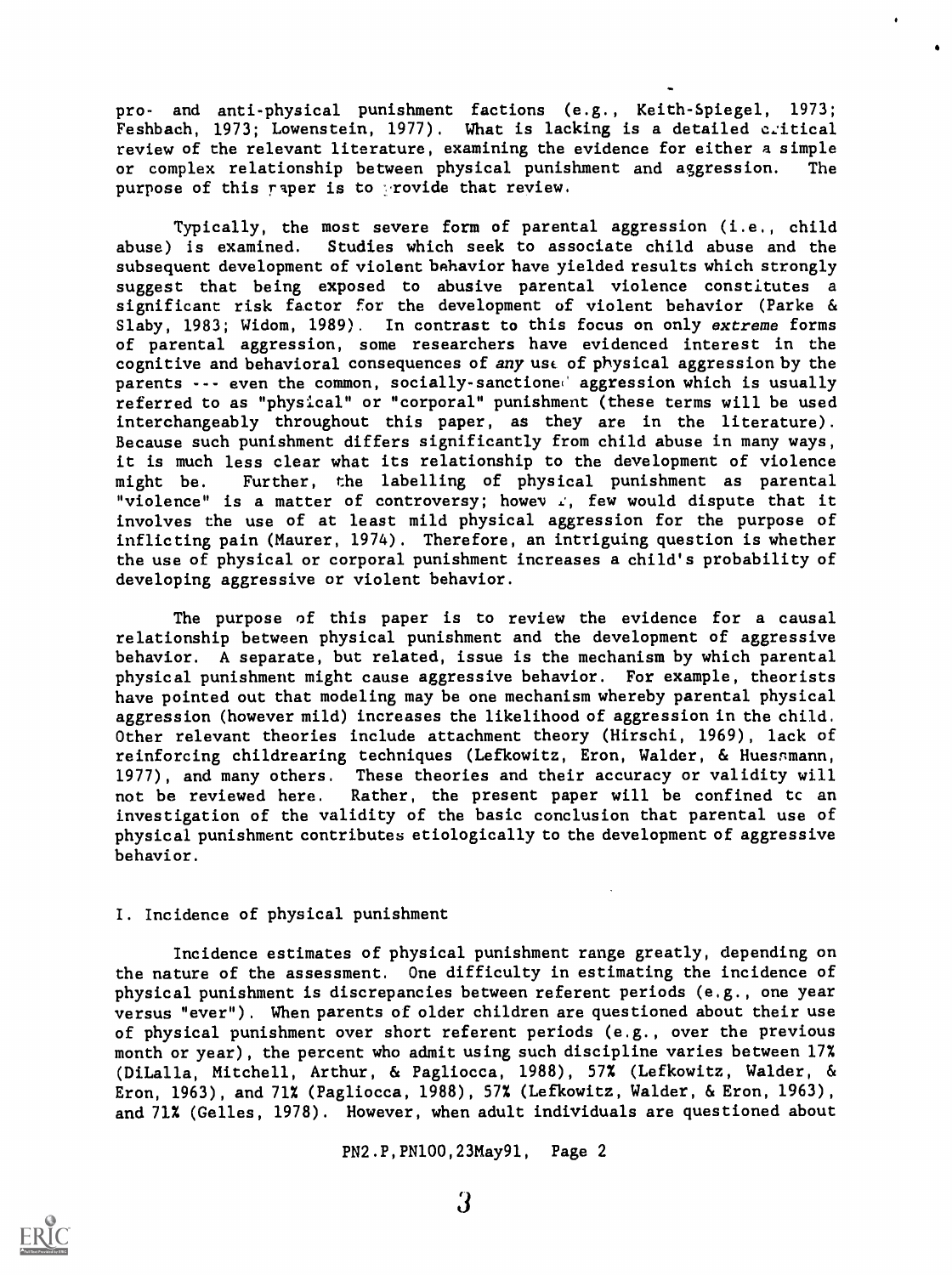their own exposure to physical punishment over their entire childhood, much higher percentages are reported: for example, Deley (1988) found that 89% of his subjects reported that they had experienced physical punishment; similarly, 95% of Bryan and Freed's (1983) subjects recalled experiencing such punishment. Further, studies of toddlers almost always show rates of over 90% (e.g., Sears, Maccoby & Levin, 1957). Thus, it seems very likely that a vast majority of Americans are subjected to corporal punishment at one point or another during their lifetime.

The widespread nature of physical punishment has brought into question its relevance in the development of aggressive behavior. Almost all individuals are physically punished, yet only a fraction ever develop deviantly violent behavior. However, this fact does not, by itself, merit dismissal of physical punishment as a potentially important variable. To appreciate the potential contribution of variables such as physical punishment, it is important to distinguish between necessary and sufficient preconditions. There are many universal or nearly universal conditions which are necessary preconditions for the development of rare events. For example, although sexual intercourse is an almost universal behavior, it is associated with a rare event: cervical cancet. However, we know that the two are related only under certain conditions because nuns almost never contract cervical cancer, while prostitutes do so much more frequently (Skrabanek, 1988). Thus, the relationship between sexual intercourse and cervical cancer is a casual, but not a simple, relationship.

It is possible that the same type of causal, complex relationship exists between physical punishment and aggression and violence. It is certainly implausible that only a simple, one-on-one causal relationship could exist between any parental violence and the development of deviant violence (Curtis, 1963; Widom, 1989). In support of this, Miller and Challas (1981) assert that childhood violence experiences appear to be mediated by other developmental factors. (In fact, this was precisely what Widom (1989) found in the case of child abuse and aggression.) Therefore, it appears to be inappropriate to dismiss the study of theoretically important variables on the basis of a weak one-on-one relationship.

Among researchers interested in physical punishment, there has been, as noted above, some tendency to conclusively regard such punishment as causally related to the development of aggression (e.g., Glueck & Glueck, 1950; Yates, 1962; Eron, Walder, & Lefkowitz, 1970; Steinmetz, 1979). I will begin to examine the validity of this attitude by reviewing the nineteen studies (presented in Table 1) which address the association between parental use of physical punishment and aggressive behavior in the child. After a more general review, attention will turn to the quantitative strength of this association, taking into account the most pertinent methodological issues.

> Insert Table 1 about here

PN2,P,PN100,23May91, Page 3



 $\bullet$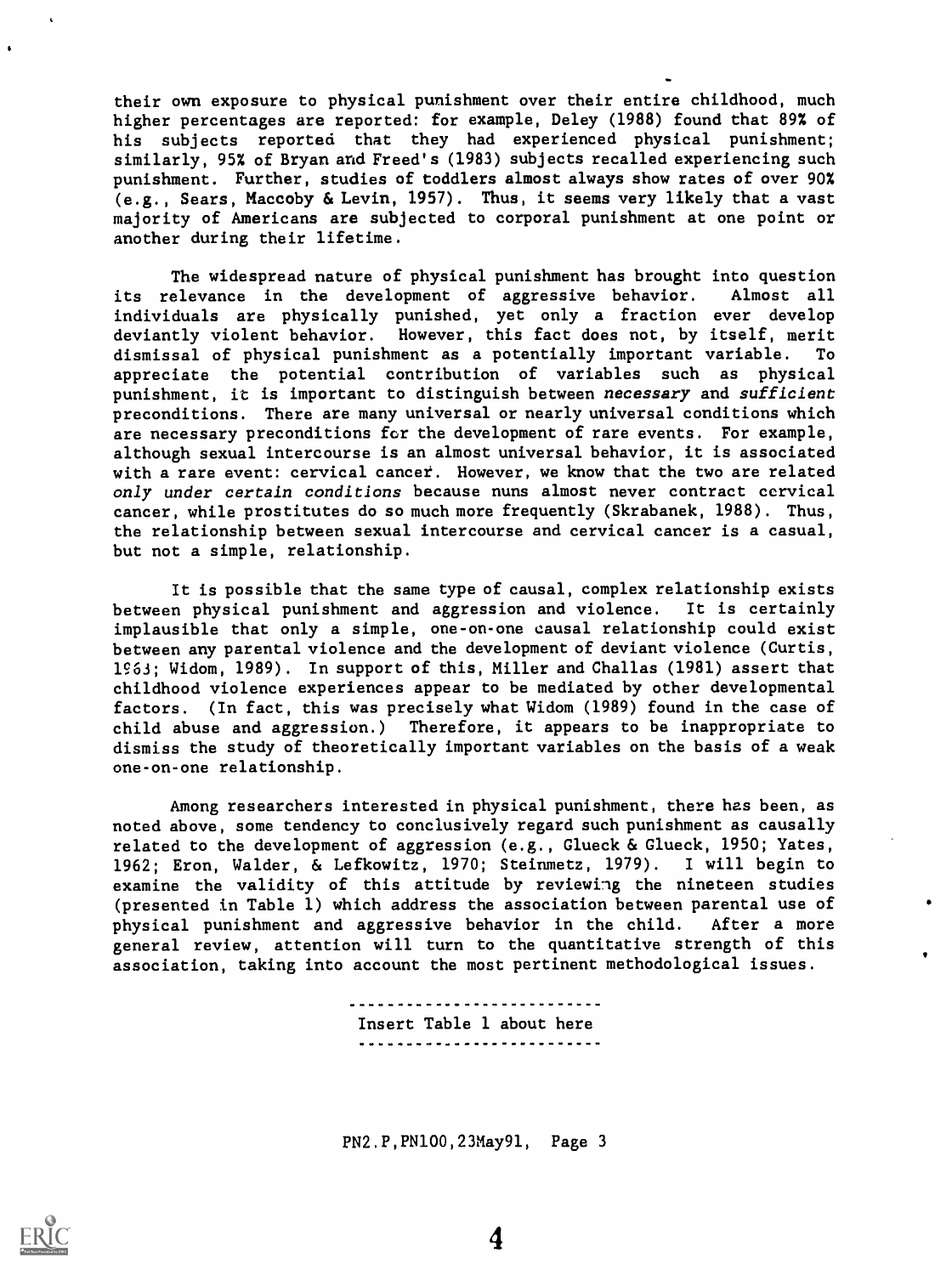### II. The Relationship Between Physical Punishment and Aggression

#### A. Retrospective Research

Six studies have questioned individuals for their retrospective recall of physical punishment experiences during childhood. In a nationwide survey of 1,176 adult respondents, Owens and Straus (1975) found a significant positive correlation between the frequency of interpersonal violence received as a child and approval of the use of violence interpersonally. Their measure of violence received as a child merged physical punishment (e.g., spanking) and abusive violence (e.g., punching, choking). No direct measure of aggressive behavior was made.

The next five studies focused on self-reported aggressive behavior in adults. Bryan and Freed (1982) questioned 170 community college students about their history with physical punishment and their self-reported "problems with aggression." They found that students who reported having received a "high" amount of corporal punishment reported significantly more problems with aggression (among other difficulties).

The remaining four studies focusing on self-reported aggressive behavior and physical punishment have specifically examined family violence. Parke and Collmer (1975) found that abusive parents often had recollections of "physically punitive childhood experiences." The recollected violence was usually severe enough to be regarded as abuse, rather than as physical punishment. In 1977, Carroll studied 96 adults and found that 36.6% of those who had rated their childhood experiences as "high" physical punishment were violent, compared to only 14.5% of those who reported experiencing "low" physical punishment.

In a similar design, Caesar (1988) found that a sample of 26 wife batterers recalled more parental use of physical punishment than a sample of 18 nonviolent men (58% versus 31%). Finally, Gelles (1972) found that respondents who recalled being hit by their parents frequently (six or more times per year) were far more likely to physically fight with their spouse than were respondents who recalled being infrequently hit.

### B. Cross-Sectional Research

Cross-sectional research designs have examined the co-existence of physical punishment and aggression in children. For example, Straus (1983) found, in a nationally representative sample of children (whose ages ranged from 3 to 17 years old), that 15% of children who were not physically punished "repeatedly and severely attacked a sibling," compared to 40% of children who were physically punished (but not abused), and 76% of children who were repeatedly abused.

1. Pre-School Age Children. Larzelere (1986) examined subjects drawn from Straus' (1983) sample, but conducted analyses separately by age group. In the age group three to six years old, Larzelere found a linear relationship between the frequency of spanking and the frequency of aggression toward,

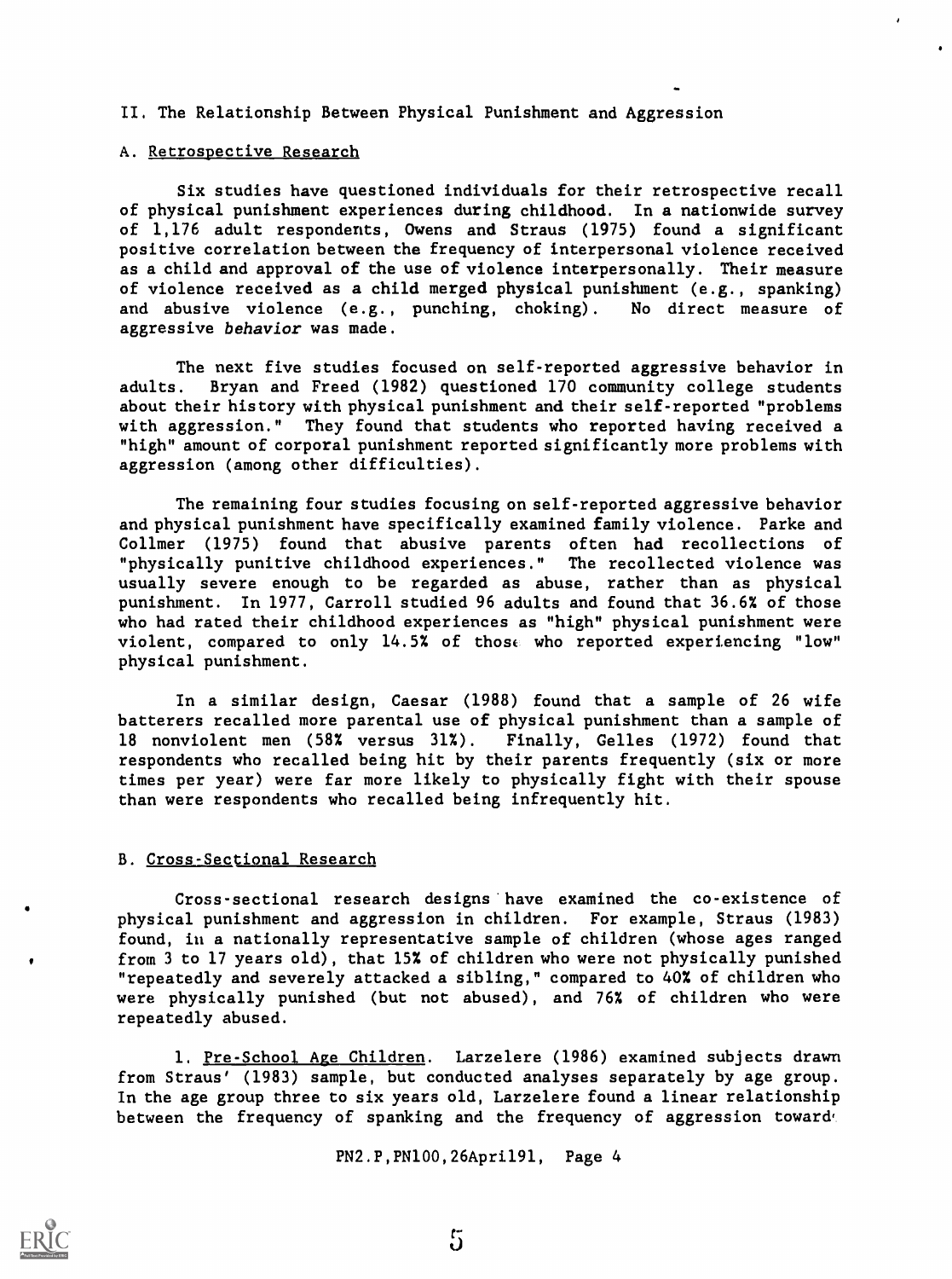siblings and parents. Sears, Whiting, Nowlis, and Sears (1953) studied 40 three and four year olds and also found a linear relationship between physical punishment and aggression, but only for the boys in the sample. Becker, Peterson, Luria, Shoemaker, and Hellmer (1962) examined boys and girls separately and noted that physical punishment of girls was associated with aggression at home, while boys who were physically punished tended to behave aggressively in general.

2. School-Age Children. As he had for the younger children, Larzelere (1986) found a linear relationship between physical punishment and aggression among the seven- to twelve-year-olds in Straus' (1983) sample. In a similar age group (six to ten years old), Eron (1982) also found a linear relationship between peer-nominated aggression and use of physical punishment. He concluded that parents who punished their children physically had the most aggressive children. Lefkowitz, Welder and Eron (1963) studied eight-yearolds and found that children who were physically punished by their parents had higher mean aggression scores than children who were not physically punished.

3. Adolescent Children. Two studies examined the co-existence of physical punishment and aggression in older children (i.e., adolescents). Larzelere's (1986) thirteen- to seventeen-year-olds evidenced a linear relationship between the use of physical punishment and aggression towards siblings and parents. Welsh (1976) sampled 77 delinquents (mean age was 144; age range not given) and found that 97% of them reported either severe physical punishment (e.g., being hit with a belt) or abuse.

One study of adolescents, in contrast to all the studies reviewed above, noted a negative relationship. DiLalla, Mitchell, Arthur, and Pagliocca (1988) interviewed the families of 13 court-referred delinquents and found that the more aggressive the parental punishment (parent-reported), the less aggressive the offense of the delinquent. However, this study contains a weakness so significant that it may not merit inclusion in this literature: even the authors strongly questioned the validity of their measure of physical punishment, since interviewers represented the juvenile court system and parents thus almost universally failed to report any use of physical punishment.

To summarize, retrospective and cross-sectional studies have universally found that physical punishment and aggressive behavior are positively related. In the retrospective literature, violent individuals recalled more physical punishment than nonviolent individuals. Cross-sectional research noted that the use of physical punishment was found to correlate with co-existing childhood aggression in preschool, preadolescent, and adolescent children.

Retrospective and cross-sectional research cannot discern causal direction. Thus, the above literature suggests equally that physicallypunished children become aggressive and that aggressive children are more often physically punished. In addition, cross-sectional research can only focus on childhood aggression, which cannot be equated with adult violence. Because of these limitations, a few studies have sought to prcspectively examine the association between physical punishment and the later development

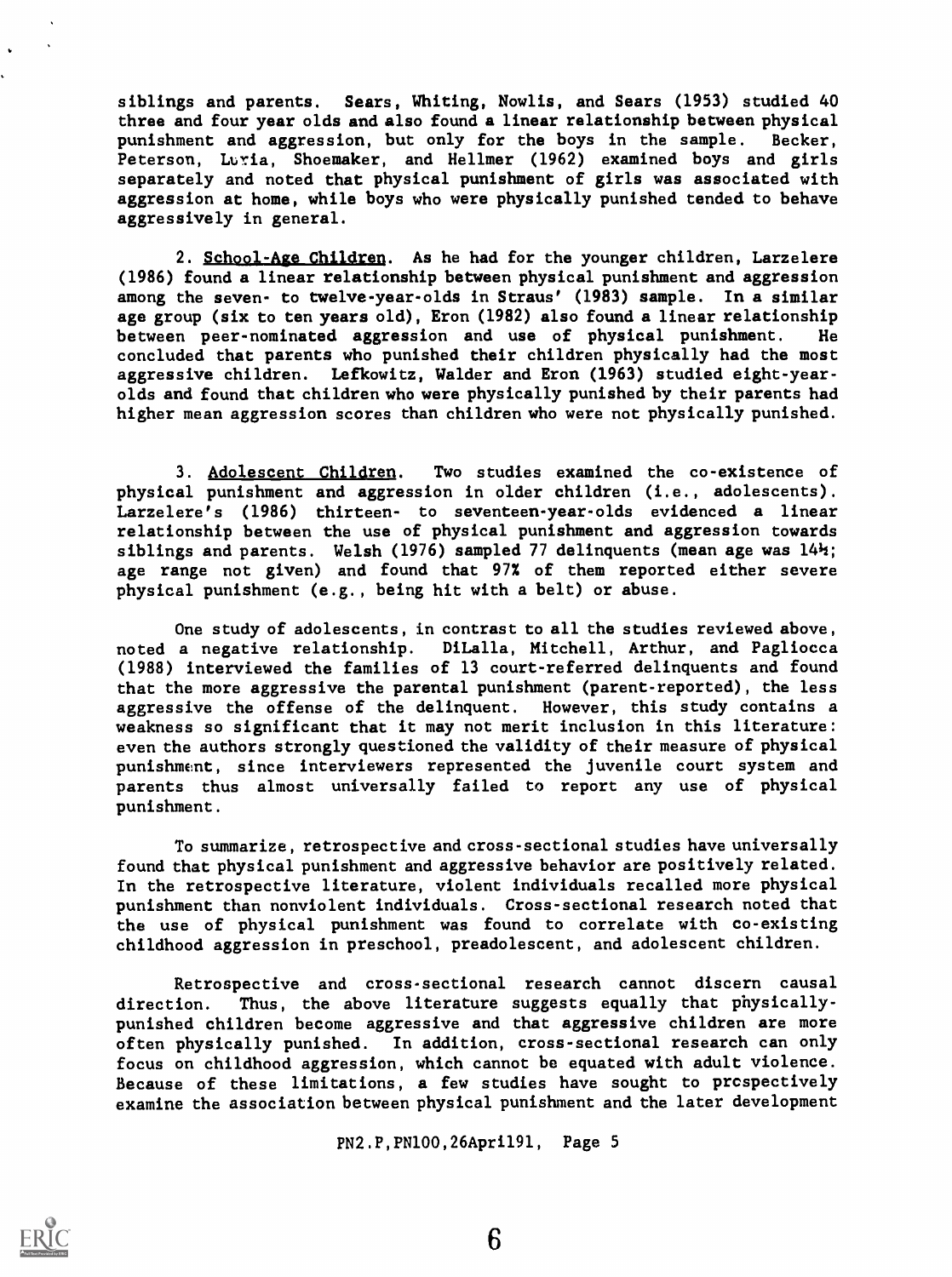punishment. In contrast, the four quantitative studies offer mixed results. Two (Johannesson, 1977, and Sears, 1961) found no evidence for a relationship between physical punishment and aggression or attitudes towards aggression. Two others (Lefkowitz, Eron, Welder, & Huesmann, 1977; Singer, Singer, & Rapaczynski, 1984) found positive correlations between physical punishment and later aggressive behavior. These mixed results may be attributable to the different ages of the children assessed; Johannesson (1977) and Sears (1961) studied the physical punishment of younger children (aged 9 months to five years), while Lefkowitz, Eron, Walder, and Huessmann (1977) and Singer, Singer, and Rapaczynski (1984) studied six- and eight-year-olds. The physical punishment of older children is certainly more unusual and more deviant (Straus, 1983), and thus the positive results noted in these studies may be due to the detection of more deviant parental rearing practices in general (including, but not necessarily limited to, the use of physical punishment).

An alternative hypothesis for the difference noted is differential assessment of aggression. Singer, Singer, and Rapaczynski (1984) had the mothers report on their sons' aggression, and Lefkowitz, Eron, Welder, and Huesmann (1977) utilized a peers' rating of aggressive fighting in school. In contrast, Johannesson (1977) utilized a teacher's rating of aggression which included "quarreling"; therefore, children who demonstrated no physical aggression may have been included in the "aggressive" group. Similarly, Sears (1961) did not measure aggressive behavior at age 12, but rather, attitudes towards aggression. It appears that the studies which concentrated on physically aggressive behavior were those which noted significant and positive relationships.

#### D. Summary of Retrospective, Cross-Sectional, and Prospective Studies

All the cross-sectional and retrospective research reviewed above found a positive relationship between physical punishment and aggressive behavior. Cotrelations between physical punishment and aggression in the best-designed studies range from .21 to .32 (with stronger correlations for males). This literature supports the existence of an association between physical punishment and the development of aggression. Prospective research examined how well this association is maintained longitudinally, and suggested that when physically aggressive behavior is directly measured in older children (over five years old), corporal punishment may be included in the group of variables which potentially contribute to aggressive behavior.

One issue which limits all research in this area is the definitions used for "violence" and "aggression." Frequently, children are rated on a variety of aggressive acts, which are then summed to yield a total score. Children with low scores are compared with those at the high end of the scale (e.g., Larzelere, 1986); unfortunately, this method weakens the consistency between studies, since no standardized measures appear to be widely used. Further, raters of aggression range from peers (e.g., Lefkowitz, Welder, & Eron, 1963) to teachers (e.g., Sears, 1961), to parents (e.g., Straus, 1983). The rating of physical punishment appears to be more uniformly assessed via self-report on the part of parents (except, of course, in retrospective studies).

PN2.P,PN100,26Apri191, Page 7



7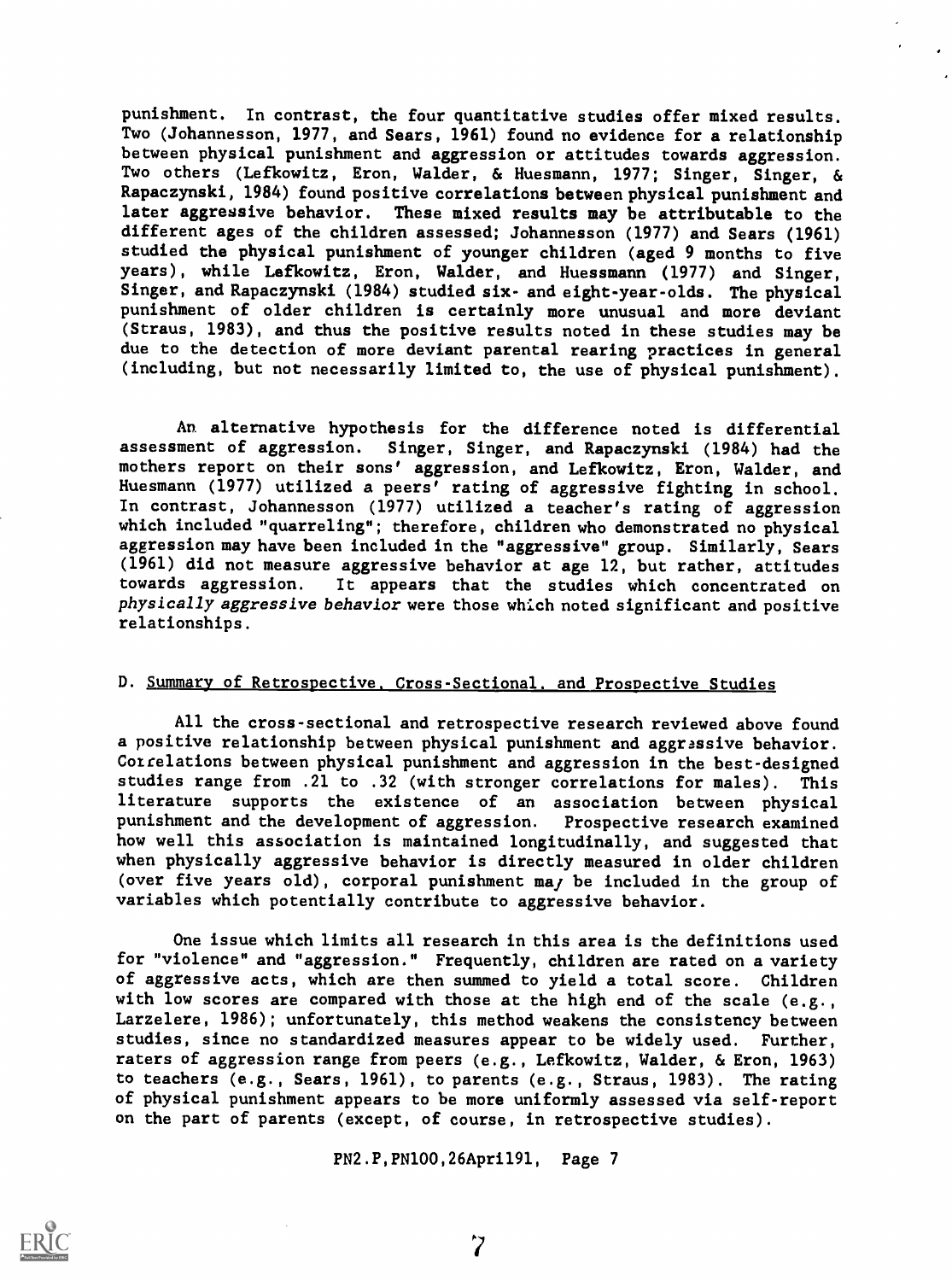The remainder of this paper will be devoted to examining more specific findings and methodological issues in this literature. For example, is the nature of the positive relationship noted above linear or curvilinear? Can low correlations possibly be masking a curvilinear relationship? How do males and females compare when examining the association between physical punishment and aggression? And finally, what are the methodological issues which bring into question the strength of the conclusion that physical punishment may be causally related to the development of aggression and/or violence?

### III. Methodological Issues

A. Linear Versus Curvilinear Relationships (Or: Does Completely Refraining from Physical Punishment Reduce the Incidence of Aggression?)

Eight studies utilized data analysis methods which would reveal either the existence of a linear or a curvilinear relationship between physical punishment and aggression. Four rejected the hypethesis of a curvilinear relationship, while supporting a linear relationship (Larzelere, 1986; Straus, 1983; Eron, 1982; Bryan & Freed, 1985). In contrast, Gelles (1972), Lefkowitz, Eron, Welder, and Huesmann (1977), and Sears (1961) found evidence for a curvilinear relationship; in these studies, "low punishment" children were more aggressive than children whose parents punished them moderately. (Nevertheless, severely-punished children remained the most aggressive group.) Lefkowitz, Welder, and Eron (1963) found yet another type of relationship: in their sample, severely-punished children were no more aggressive than moderately-punished children. Children who were not punished physically were less aggressive than any other group.

The major difference between studies finding linear versus curvilinear results appears to be the level of aggression attributed to the "low punishment" comparison group; in some studies, these children were more aggressive than moderately-punished children, but in other studies, they were less aggressive than moderately-punished children. This addresses an important question: does completely refraining from the use of physical punishment increase or decrease a child's level of aggression?

Central to this issue is the assessment of "low punishment" conditions. Unfortunately, the data reported (or not reported) in these studies makes it virtually impossible to address this issue. In some studies, the "low punishment" condition consisted of parents who literally used no physical punishment (e.g., Straus, 1983), while in other studies, the "low punishment" condition included parents who used some physical punishment (usually to an imprecise extent) (e.g., Bryan & Freed, 1982). Other studies do not report how they formed their comparison groups (e.g., Sears, 1961; Eron, 1982), while Lefkowitz, Welder, and Eron (1963) based their comparison groups on the number of types of physical punishments used, rather than on their frequency. These inconsistencies make it impossible to discuss the linear versus curvilinear issue without a great deal of speculation about unreported research methods; however, it seems clear that, depending upon the circumstances, refraining from using physical punishment may either increase or decrease the incidence of aggression.

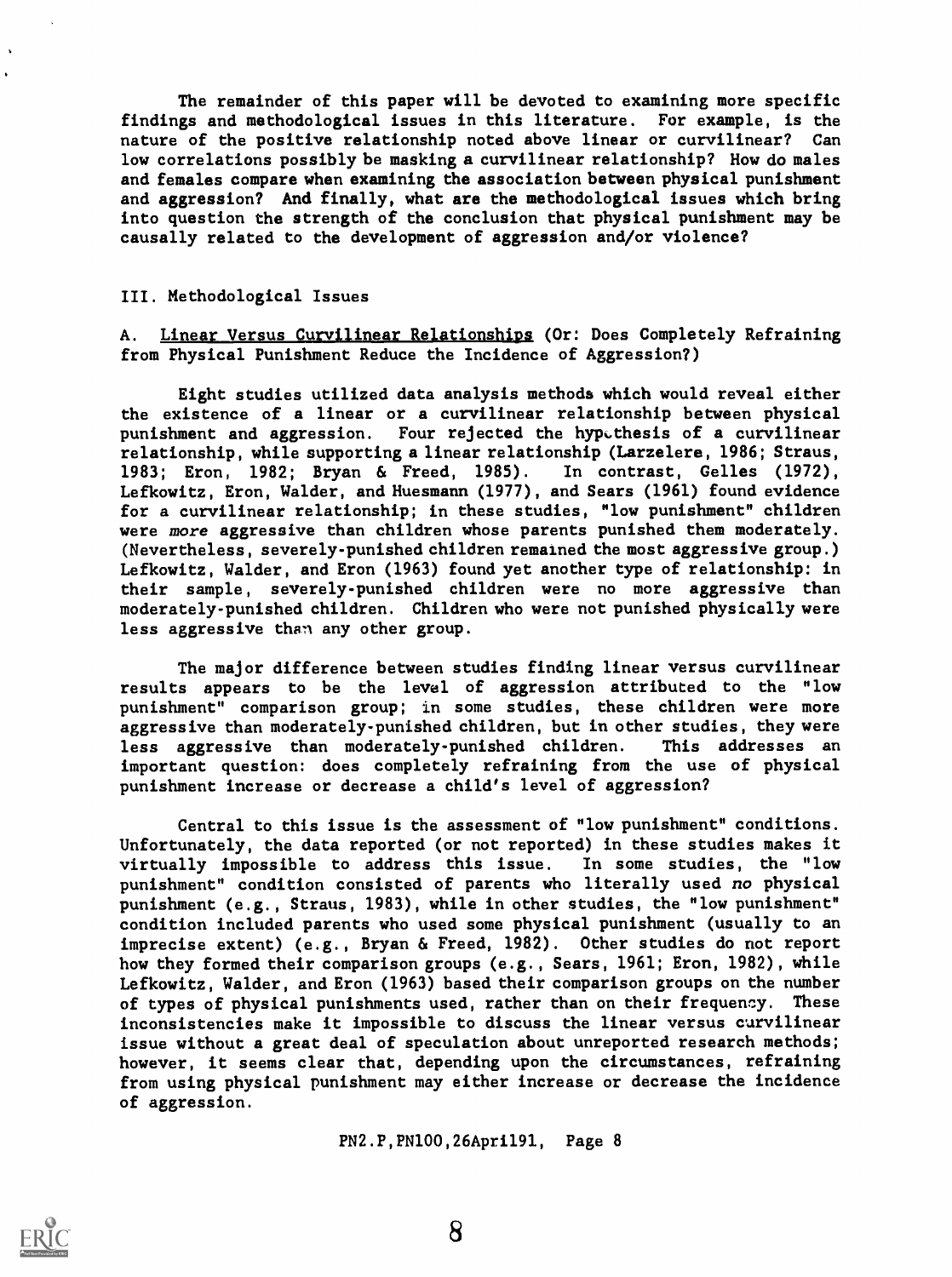of aggressive or violent behavior. We turn to this literature now.

#### C. Prospective Research

Six longitudinal studies have examined parental use of physical punishment and the development of aggressive or violent behavior. The first two of these studies are descriptions of clinical samples and the researchers' observations, involving no statistical analysis or systematic assessment procedures. Rigdon and Tapia (1977) reviewed the clinical histories of eighteen children who were referred to a mental health clinic because of violent behavior towards animals and found that "most" of the children who remained vlolent two to six years after the initial evaluation were the products of a "chaotic home situation with aggressive parents who administered harsh corporal punishment." Nagaraja (1984) followed 200 boys between the ages of 10 and 15 and reported that physical punishment "was found to increase the occurrence of the target behavior [aggression]."

Quantitative longitudinal studies have also been conducted, ranging from a span of three to ten years in length. The results from these studies have been more inconsistent. Singer, Singer, and Rapaczynski (1984) conducted a three-year longitudinal study of 55 children and found a statistically significant, positive correlation between "power-assertive child rearing" scores (i.e., child rearing which emphasizes "control and physical punishment") at age six and aggression at age nine years. Lefkowitz, Eron, Walder, and Huesmann (1977), in one of the best-designed studies in this area. followed 427 children over ten years (ages eight to eighteen). They questioned parents about any use of "spanking" or "slapping" as a punishment. Further, parents were rated on their use of other punitive punishments (e.g., withdrawing love), yielding a "punitive" score. Parents who scored among the lowest were termed "very permissive" and were presumed to have utilized positive reinforcement more frequently than punitiveness, although this was not assessed directly. Lefkowitz and his colleagues found that physical punishment at age eight was positively correlated with aggression at age eighteen, but only for boys. However, as Gelles (1972) had found, this relationship was in fact curvilinear: moderately-punitive parents produced the least aggressive boys (versus very permissive parents and very harsh parents).

Other prospective research has failed to find any relationship between physical punishment and later aggression. Sears (1961) followed 160 children over seven years but failed to find any significant relationship between physical punishment at age five and self-reported attitudes towards aggression at age twelve. Similarly, Johannesson studied 212 children and found no relationship between physical punishment at nine to 24 months of age and aggression at ages ten to twelve years. He found that nonaggressive children were "smacked" by their parents just as often as children who were rated as "aggressive" by their teachers.

In summary, then, four of the six prospective studies offer a quantitative design. The two qualitative studies of clinical populations The two qualitative studies of clinical populations found that most aggressive individuals had histories of parental physical

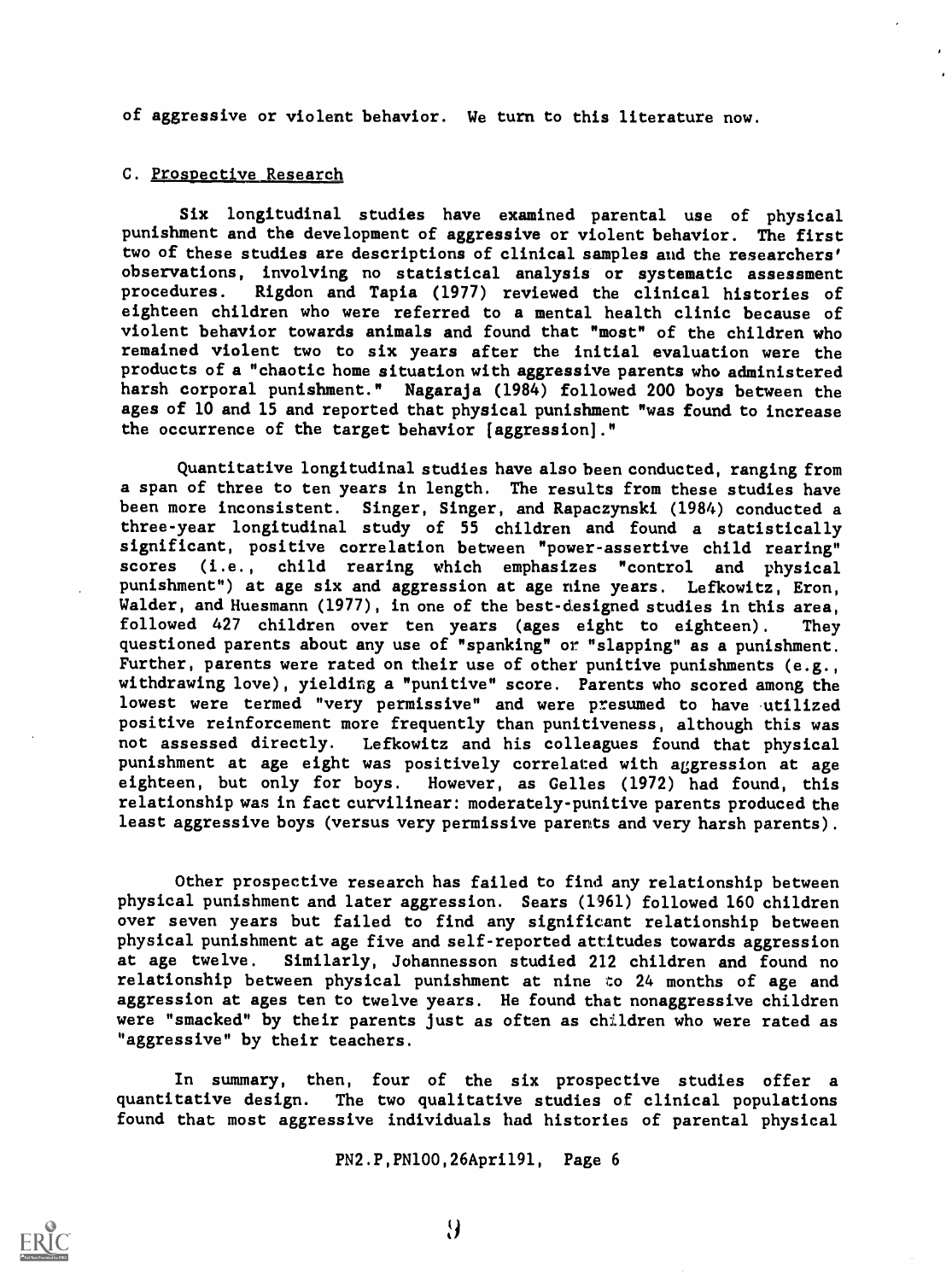In addition, given the large percentage of the population which utilizes physical punishment, the possibility of any study locating a group of parents who literally utilize no physical punishment seems low. Although the number of these parents who deny using any physical punishment probably varies greatly given the length of the referent period, it is very plausible that parents often use mild physical punishment which they later fail to recall (e.g., slapping the hand of a toddler). In summary, therefore, it may be impossible to assess "no" parental use of physical punishment with complete accuracy; further, there must be other variables in the childhood of individuals whose parents largely refrain from using physical punishment which influence the development of aggression.

# B. Child Abuse and Physical Punishment (Or: Does Only Moderate Physical Punishment Increase the Incidence of Aggression?)

The use of physical punishment appears to increase the likelihood that child abuse will occur (Maurer, 1974; Kosky, 1983). One result of this association is Sweden's 1979 civil law which forbids parental use of physical punishment (Feshbach, 1980). This association, taken together with the high incidence rate of child abuse measured in a representative sample (Straus & Gelles, 1990), makes it probable that child abusers were included among the parents studied in the physical punishment literature. Because child abuse is causally related to aggression (Widom, 1989), the effects of abuse (rather than physical punishment per se) may be responsible for the positive associations noted above. Thus, one potential weakness of this literature lies in its control for child abuse. When the presence of child abuse is controlled for, does the association between physical punishment and aggression remain significant? Does parental violence have to be extreme before it is associated with the development of deviant violence in the child?

Only two studies in this area address these questions by deliberately assessing for both child abuse and physical punishment. In one study of a clinical sample comparing wife batterers to non-batterers, Caesar (1988) questioned subjects about their exposure to parental violence in their families-of-origin. They assessed parental violence at three levels: (1) "spanking"; (2) "use of a switch, belt, razor strap, paddle, etc."; and (3) "beating." Batterers had experienced, relative to non-batterers, more parental violence at the second level. However, batterers and non-batterers did not differ in the proportion exposed to "spanking" or "beating." Whether the second level of violence here is considered to be abusive or not, spanking alone was not associated with wife-battering. However, ehis finding is of limited generalizability because, in a clinical sample, spanking may have been equally related to battering (in the index subjects) and to other psychological difficulties (evidenced by the controls).

In addressing this issue, the differential effects of child abuse and physical punishment have also been investigated in a nonclinical, nationally representative sample. Straus (1983) considered, cross-sectionally, a group of several thousand children ranging from three to 17 years of age. He interviewed their parents as part of the 1975 National Family Violence Survey, and assessed for both physical punishment (e.g., slapping, pushing) and child

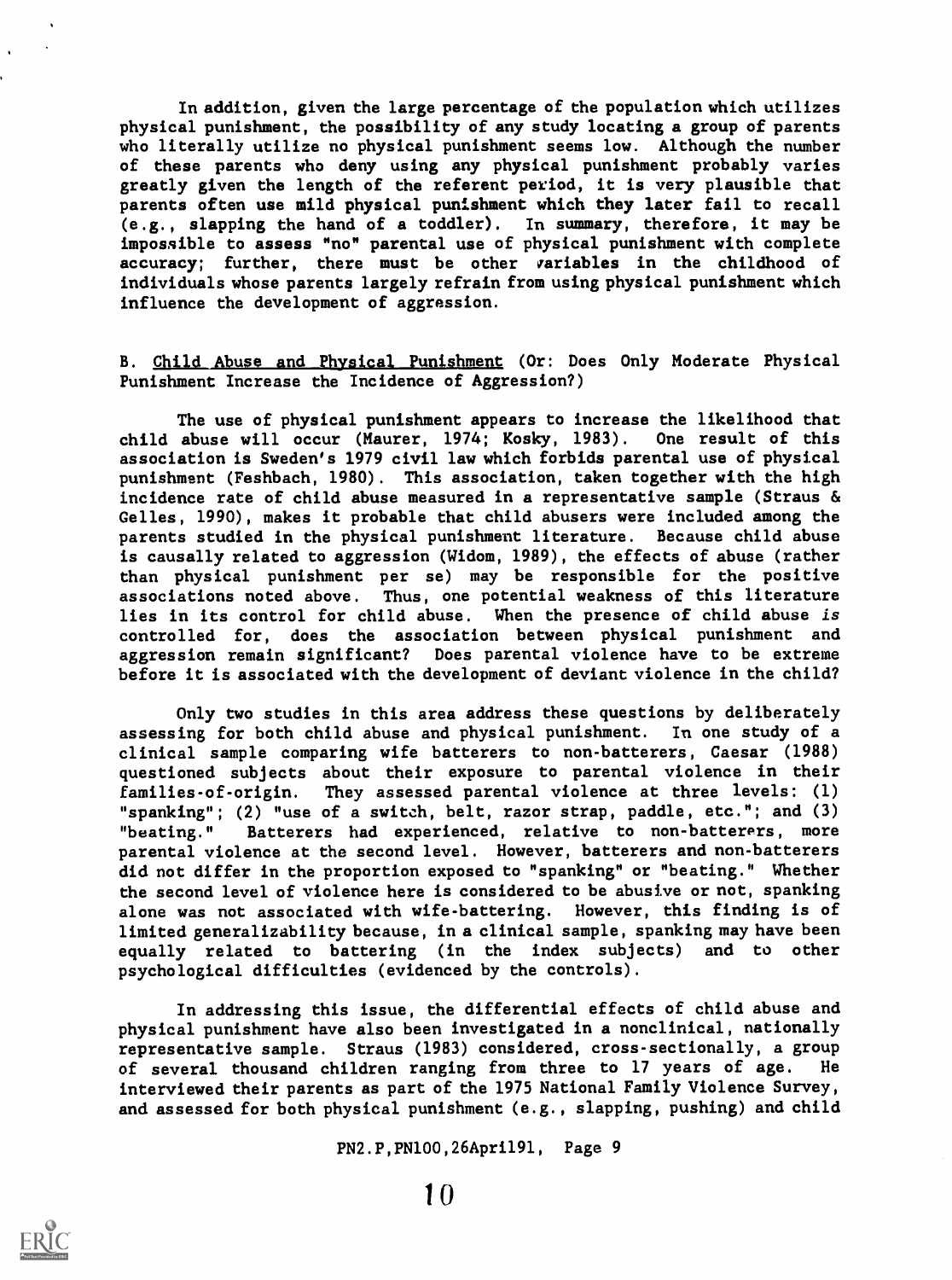abuse (e.g., hitting with a closed fist). He then compared the rates of aggression between children whose parents had only used physical punishment and children whose parents had used physical punishment and abusive violence. The results noted that aggression was much more common in abused children, when compared to physically punished children. Further, physically punished children (while not as aggressive as abused children), were much more aggressive than children whose parents used neither physical punishment nor abusive violence.

While only these two studies directly assessed for child abuse, other studies may have relevance because they assessed the frequency or severity of physical punishment, and typically compared "high", "moderate", and "low" When researchers do not report how subjects are classified, it is difficult to judge the meaning of these categories (Sears, 1961; Carroll, 1977; Eron, 1982). Other studies offer more information about the classification of their parents (Lefkowitz, Walder, & Eron, 1963; Gelles, 1972; Bryan & Freed, 1982; Larzelere, 1986). Although it nevertheless remains impossible in these latter studies to confidently equate "high physical punishment" with child abuse, enough information is provided in several cases to make it very plausible that such a group would contain more child abusers than a group of "low physical punishers." In any case, these four studies do provide information about the low and moderate use of physical punishment and its relationship to aggression.

Lefkowitz, Walder, and Eron (1963) compared mean aggression scores between children whose parents refrained from using physical punishment, children whose parents had only used physical punishment once annually, and children whose parents used physical punishment more frequently. He found that the crucial distinction in mean aggression lay between the "no physical punishment" children and the other children, implying that any (even very infrequent) use of physical punishment serves to increase aggression in children.

Other studies have implied the opposite: namely, that moderate punishment does not serve to increase aggression in children. Gelles (1972) compared children's aggression between parents who did not use physical punishment, those who used it less than six times a year, and those who used it on a daily to monthly basis. He found that the "low" punishment parents had reared the least aggressive children, even less aggressive than the "no" punishment parents (or the "high punishment" parents). Gelles' measure of physical punishment makes it unlikely that child abusers in the sample were placed in the "low" physical punishment category (although there is no way to be certain of this). Thus, his work implies that the use of physical punishment in the absence of abusive violence may not increase aggression at all; in fact, it may decrease aggression.

Bryan and Freed (1982) questioned college students about their own aggression and their recollection of their parents' aggression. They then divided the parent scores on both severity and frequency into "low", "medium", and "high" Corporal Punishment (CP) groups. Their "high" CP group had a much higher average rate of severe violence (e.g., strapping, whipping, punching, kicking, beating up, tying up) than the other two CP categories, making it

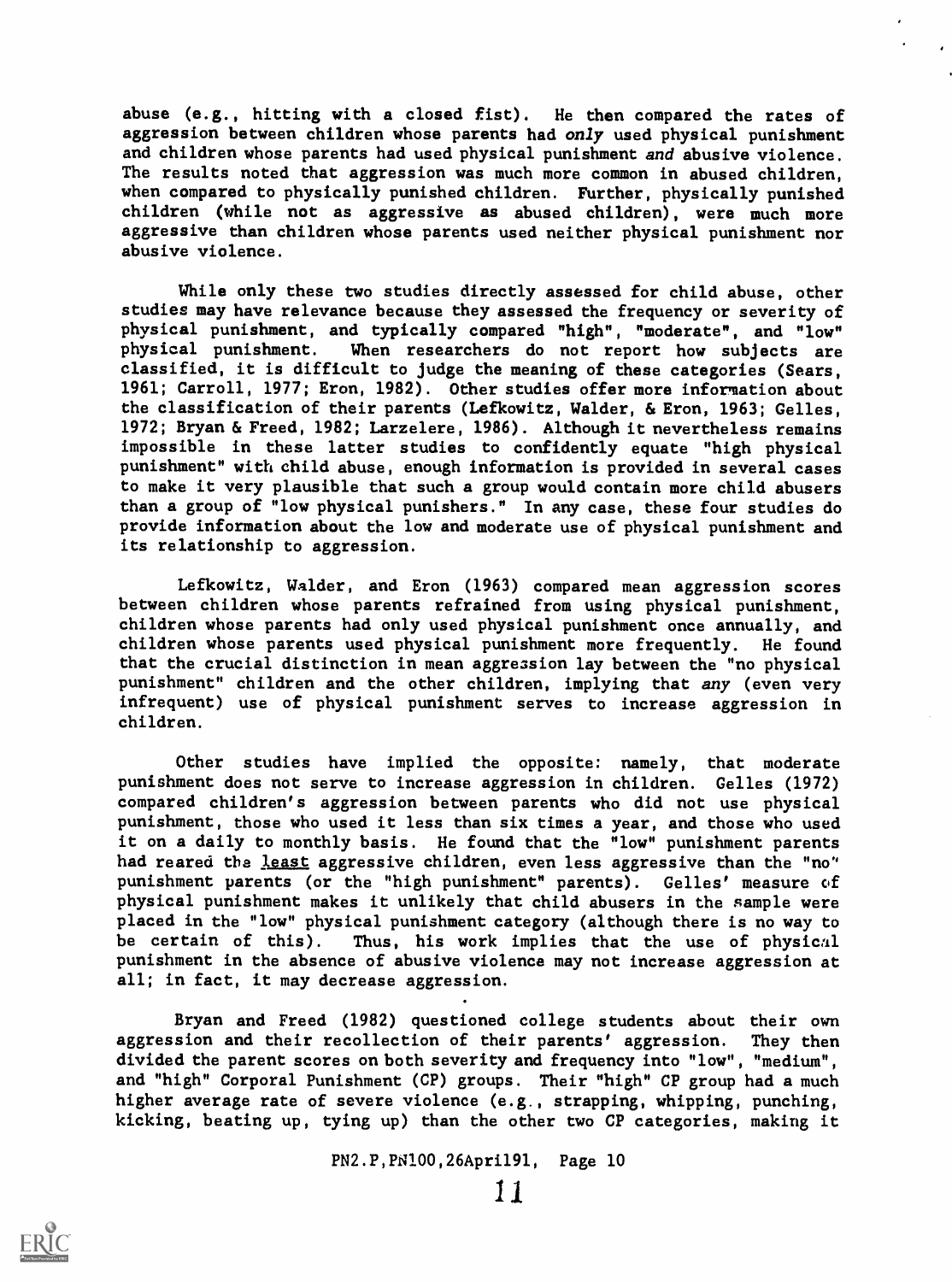likely that this category represented the child abusers in the sample. Results noted that although the students exposed to "high CP" had more problems with aggression than the two other groups, the "medium" and "low" CP groups did not differ significantly from each other. Like Gelles' (1972) results, this study does not support the hypothesis that moderate or low physical punishment serves to increase aggressive behavior in children.

Larzelere's (1986) results also suggest support for this conclusion. He compared children's aggression based on the frequency with which their parents used spanking. He found that regardless of the age of the child, parents who spanked their children frequently (20 plus times a year) had children who were more aggressive with their siblings than did parents who spanked their children moderately (6 times a year) or parents who spanked their children minimally (once a year). Unfortunately, mean values were not reported to aid comparisons; but it appears (from the diagrammed results of the preschool subjects), that the significant difference lies between the very frequent spankers versus the moderate and minimal spankers. Moderate spanking did not appear to significantly elevate the risk of aggressive behavior.

In summary, then, six studies address the issue of moderate or low use of physical punishment versus child abuse by assessing for severity and/or frequency of use of parental aggression. Of these six, four found that moderate physical punishment was not associated with aggressive behavior. Two studies (Lefkowitz, Welder, & Eron, 1963, and Straus, 1983) noted that moderately-punished children were more aggressive than children not punished physically. However, all studies noted that severe physical punishment (in some cases probable child abuse) was associated with increased aggression. However, since none of these studies were prospective, none of them can comment of the direction of the association noted.

# C. Males versus Females

Here, results are even more consistent. Five studies compared correlations between males and females; four of these found that the correlations for male subjects were stronger (Owens & Straus, 1975; Becker, Peterson, Luria, Shoemaker, and Hellmer, 1962; Eron, 1982; and Lefkowitz, Eron, Welder, and Huesmann, 1977). Correlations for females were generally not statistically significant, while for males they varied between .21 and .35 (and were statistically significant). Johannesson (1974) found no correlation betwen physical punishment and aggression for males; however, this is probably a reflection of his lack of findings in general. Like the other studies, he found no significant correlation for females.

# D. Physical Punishment and Other Parenting Behaviors

Another issue which is important in evaluating the strength of the connection between physical punishment and the development of aggression is raised by Parke and Slaby (1983), who note that other adult characteristics may be associated with the use of physical punishment, and that it may be these behaviors which are responsible for associations noted (rather than the use of physical punishment per se), Research has implied that adults who

```
PN2.P,PN100,26Apri191, Page 11
```
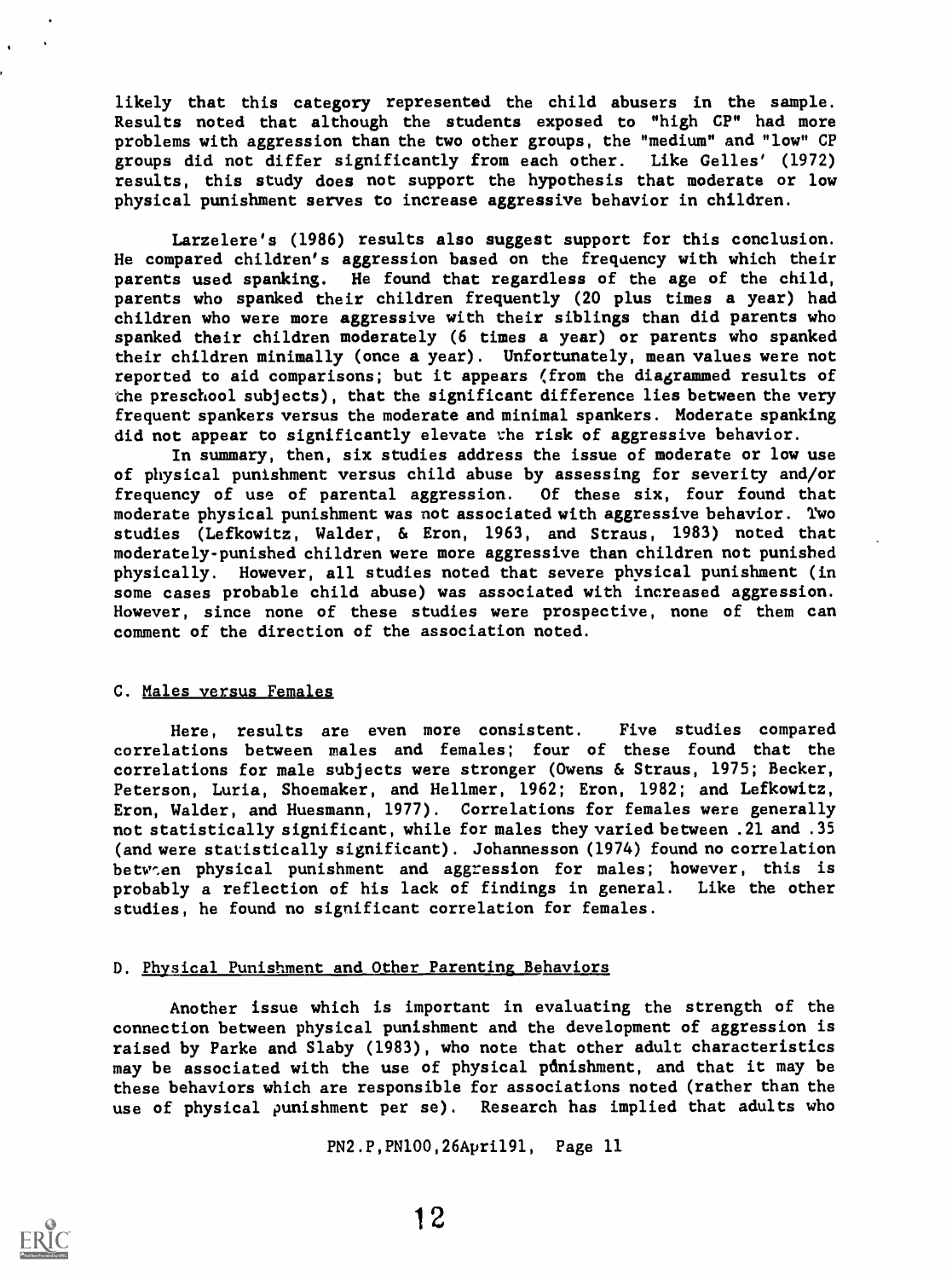choose to use physical punishment may be different from adults who prefer other methods of punishment or behavior modification. For example, one study found that "close-mindedness" and "neuroticism" were highly correlated with the use of corporal punishment by public school teachers (Rust & Kinnard, 1983). Another study found that parental anger-proneness was related to the use of "harsh" parental punishment (Engfer & Schneewind, 1982). Becker, Peterson, Luria, Shoemaker, and Hellmer (1962) found that "hostile" parents tended to use more physical punishment than less hostile parents. Family factors have also been tentatively related to the use of corporal punishment; such factors include socioeconomic status (Hagmer & Ipfling, 1973), cultural values (Escovar & Escovar, 1985), larger families (Wagner, Schubert, & Schubert, 1985), a high degree of intrafamilial conflict (Engfer & Schreewind, 1982), and marital satisfaction (Kemper & Reichler, 1976).

The relationship between personality and parenting factors and parental choice of punishment method must be very complex; these few studies can only Le suggestive. Before we can definitively tease apart the impact of physical punishment from the impact of other parental and family factors, we must have a much clearer idea of what factors are most strongly associated with the use of physical punishment. Nevertheless, two of the studies on physical punishment and the development of aggression have attempted to control for other parenting and family factors. Although these can only be considered suggestive and by no means conclusive, they will be presented below.

One retrospective study (Carroll, 1977) investigated the interrelationship of parental "warmth", use of physical punishment, and the development of aggression. All subjects were questioned about their recall of their parents' warmth and nurturance using items from the Bronfenbrenner-Devereux Parental Activity Inventory. The subjects were then divided into four groups: low warmth/low punishment, low warmth/high punishment, high warmth/low punishment, and high warmth/high punishment. These four groups were then compared on their mean frequency of violent behavior, and, as predicted, the low ws,mth/high parental punishment families had the highest mean frequency. However, the only statistically significant effect was for parental warmth (high versus low); no other main or interactive effects achieved significance. Thus, although the data is in a direction which implies the importance of physical punishment above and beyond other parenting factors, statistically, it does not appear that physical punishment is related to aggression when parental warmth is accounted for.

Larzelere (1986) studied the interaction of physical punishment and parental use of discussion in his cross-sectional study. He found that, in younger children, parental discussion did not interact with physical punishment in the association with aggressive behaviur. In older children, a different picture emerged. In preadolescents and adolescents, "the combination of frequent spanking and minimal discussion was particularly associated with frequent aggression"; in addition, when parents frequently used discussion, no association remained between use of physical punishment and spanking.

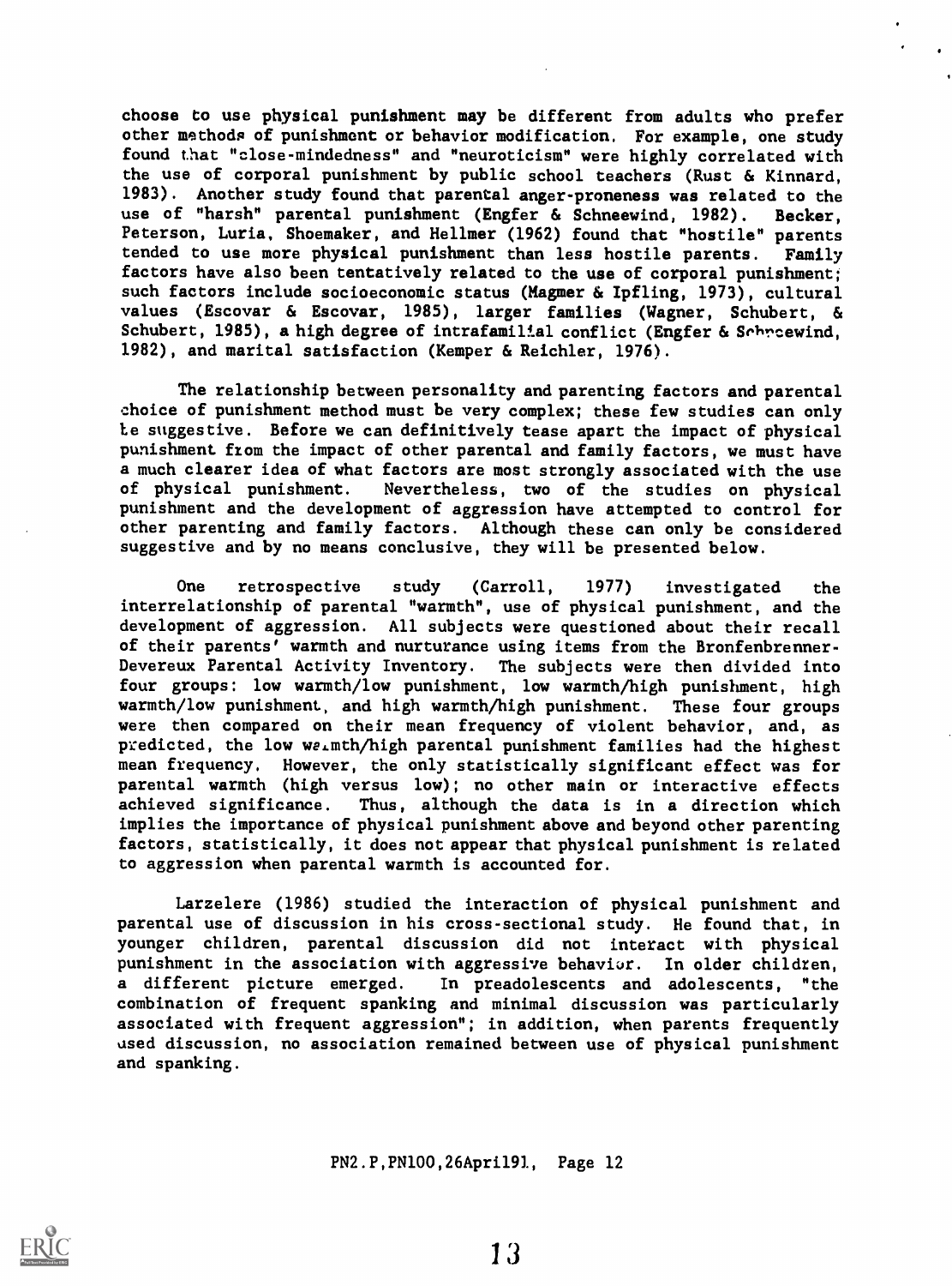### IV. Conclusion

In summary, then, most studies are supportive of a relationship between physical punishment and aggression. Further, when physical aggression is studied directly (not, for example, via attitudes towards aggression), this association appears to remain valid longitudinally, suggesting that physical punishment may contribute etiologically towards the development of aggressive behavior. It should be noted that age and gender differences appear very important, since the relptionship may only be valid for school-age and older males. The nature of this positive relationship is far less clear. While several studies indicate that this association is probably of a linear, rather than a curvilinear, type, an equal number found evidence for a curvilinear association. In some cases, low physical punishment appeared to increase aggression, while in other cases it decreased aggression. Most studies of the moderate use of physical punishment indicated that it does not increase aggression, while severe physical punishment clearly does. Thus, the association between physical punishment and aggression may only be valid in the more extreme or frequent cases. Finally, the very few studies which examined other parenting characteristics in interaction with physical punishment suggest that high parental warmth or use of reasonable discussion may eliminate any noxious effects which occur as a result of the use of physical punishment.

All of these conclusions can only be termed tentative, because the literature of this area suffers from significant methodological problems. For example, the child development literature makes it clear that any study examining parental aggression must account for child abuse; however, only two studies directly assessed for this. Further, despite the noted relationship between alcohol and drug abuse and parental violence, no research has considered these factors when studying physical punishment. The issue of considered these factors when studying physical punishment. The issue of causality also requires further work. It would be best addressed by causality also requires further work. prospective research which begins at an early enough age to note, at Time One, the presence of physical punishment without any presence of aggressive behavior. Finally, such studies must examine the development of aggressive behavior in light of the full scope of parental violence and relevant family factors. Ambitious as such a project would be, it is necessary to ascertain any possible deleterious effects of a childrearing practice as widespread as physical punishment. Given the current literature, this hypothesized relationship seems to exist, but can hardly be termed conclusively true at this time.



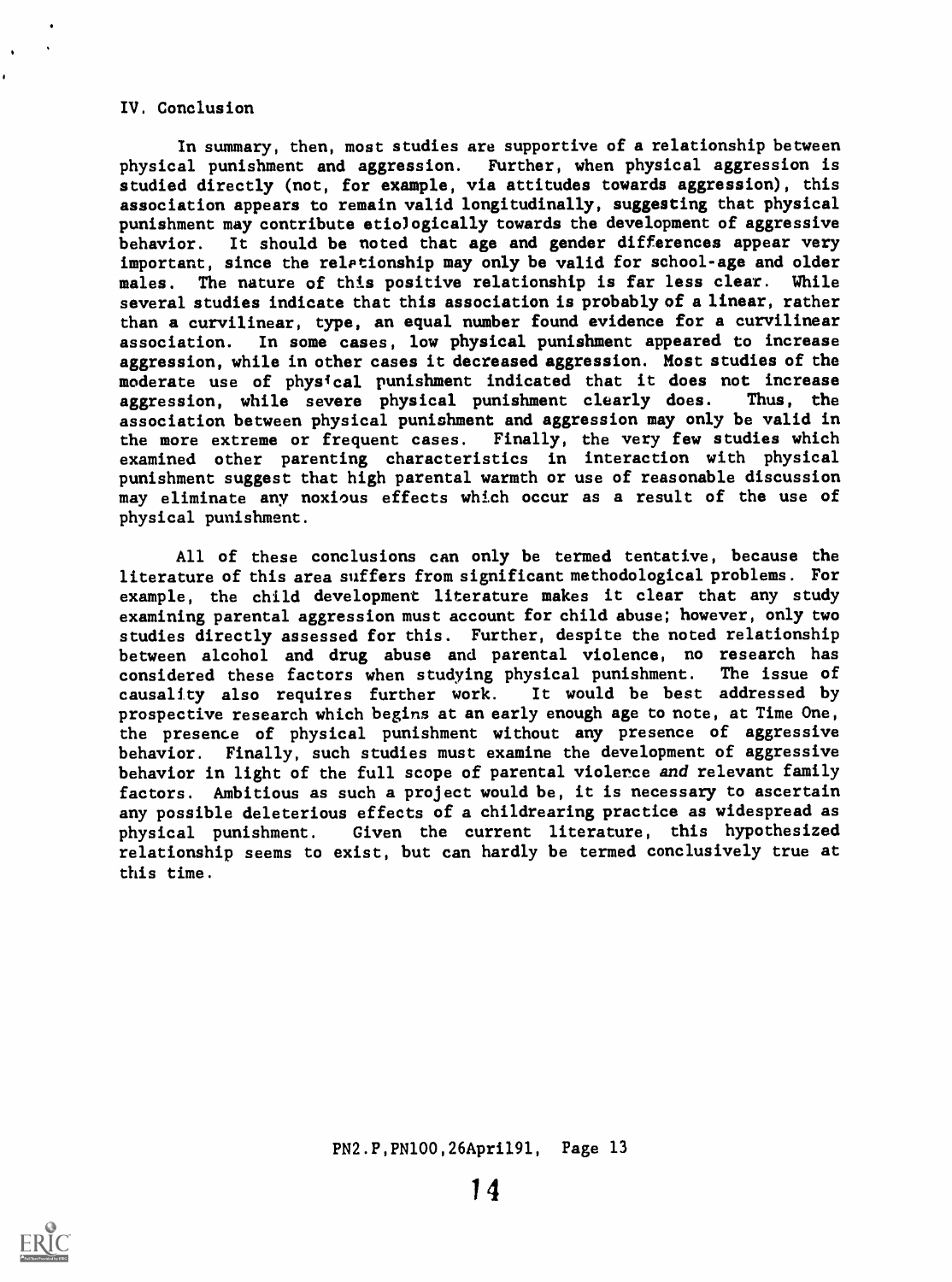# Table L.Studies examining the association between parental use of physical punishment and aggression in the offspring.

| Author & Year:                          | Number<br>Type of Study:<br>of Ss: |                |
|-----------------------------------------|------------------------------------|----------------|
| Sears (1961)                            | Prospective                        | 160            |
| Becker, Peterson, Luria,                | Retrospective                      | 71             |
| Shoemaker, & Hellmer (1962)             |                                    |                |
| Lefkowitz, Walder, & Eron<br>(1963)     | Cross-Sectional                    | 548            |
| Gelles (1972)                           | Cross-Sectional                    | 80             |
| Johannesson (1974)                      | Prospective                        | 212            |
| Owens & Straus (1975)                   | Retrospective                      | 1176           |
| Parke & Collmer (1975)                  | Retrospective                      | $\blacksquare$ |
| Welsh (1976)                            | Cross-Sectional                    | 77             |
| Lefkowitz, Eron, Walder, &              | Prospective                        | 427            |
| Huesmann (1977)                         |                                    |                |
| Rigdon & Tapia (1977)                   | Prospective                        | 13             |
| Carroll (1977)                          | Retrospective                      | 96             |
| Eron (1982)                             | Cross-Sectional                    | 591            |
| Bryan & Freed (1982)                    | Retrospective                      | 170            |
| <b>Straus</b> (1983)                    | Cross-Sectional                    | 2143           |
| Singer, Singer, & Rapaczynski<br>(1984) | Prospective                        | 58             |
| Nagaraja (1984)                         | Prospective                        | 200            |
| Larzelere (1986)                        | Cross-Sectional                    | 1139           |
| Caesar (1988)                           | Retrospective                      | 44             |
| DiLalla, Mitchell, Arthur, &            | Cross-Sectional                    | 18             |
| Pagliocca (1988)                        |                                    |                |

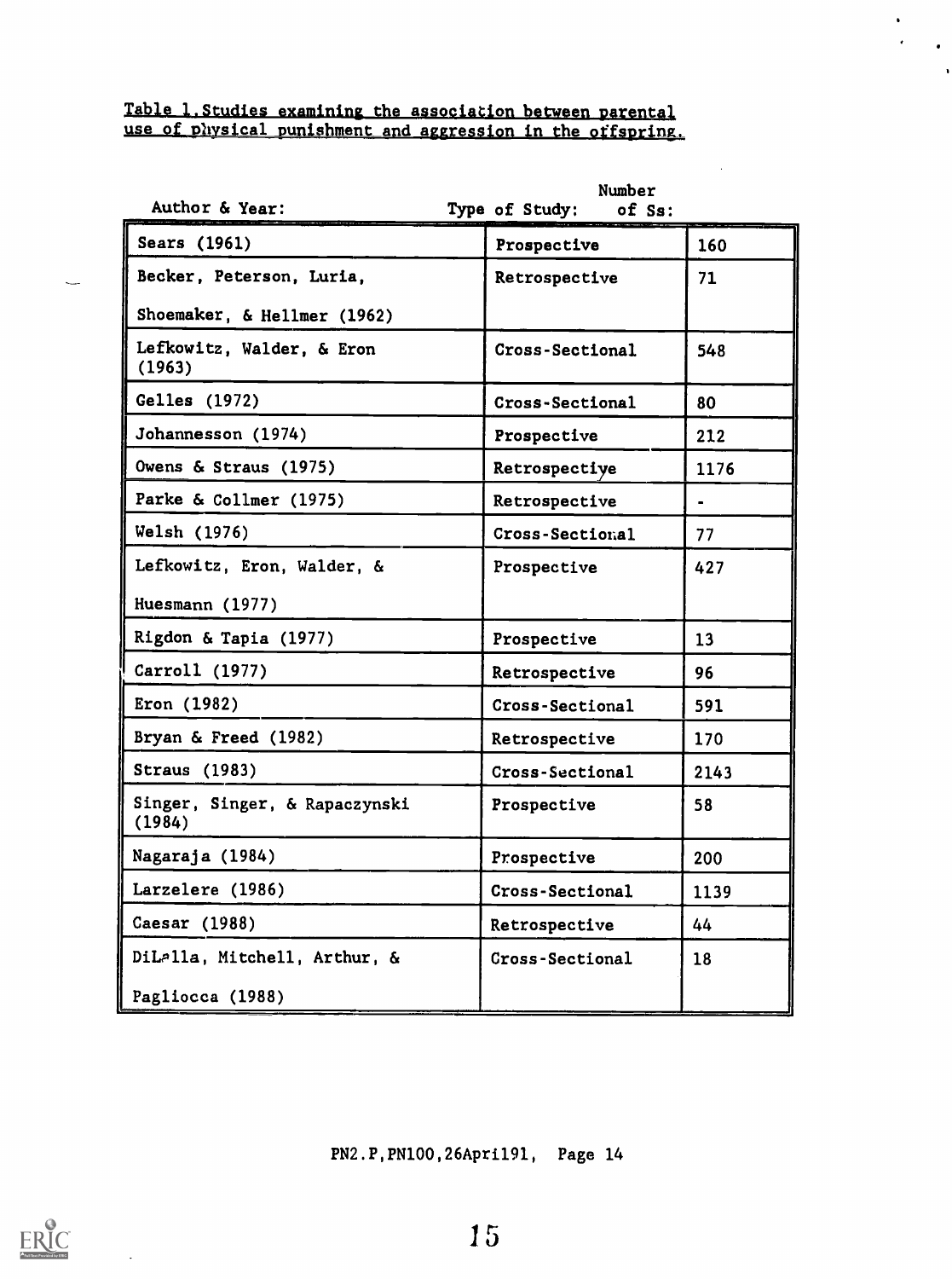#### References

Becker, W., Peterson, D., Luria, Z., Shoemaker, D., and Hellmer,L. (1962). Relations of factors derived from parent-interview ratings to behavior problems of five-year-olds. Child Development, 33, 509-535.

Bryan, J. and Freed, F. (1982). Corporal punishment: normative data and sociological and psychological correlates in a community college population. Journal of Youth and Adolescence, 11(2), 77-87.

Caesar, P. (1988). Exposure to violence in the Families-of-origin among wife-abusers and maritally nonviolent men. Violence and victims, 3(1), 1938.

Carroll, J. (1977). The intergenerational transmission of family violence: The long-term effects of aggressive behavior. Aggressive Behavior, 3, 289-299.

Curtis, G.C. (1963). Violence breeds violence. American Journal of Psychtatrv, 120, 386-387.

Deley, W. (1988). Physical punishment of children: Sweden and the USA. Journal of Comparative Family Studies, 19(3), 419-431.

DiLalla, L., Mitchell, C., Arthur, M., and Pagliocca, P. (1988). Aggression and delinquency: Family and environmental factors. Journal of Youth and Adolescence, 17(3), 233-246.

Engfer, A., Schneewind, K. (1982). Causes and consequences of harsh parental punishment: An empirical investigation in representative sample of 570 German families. Child Abuse & Neglect, 6(2), 129-139.

Eron, L. (1982). Parent-Child interaction, television violence, and aggression of children. American Psychologist, 37(2), 197-211.

Eron, L., Walder, L.O. and Lefkowitz, M.M. (1970). Learning of

aggression in children. Boston: Little, Brown.

Escovar, L., and Escovar, P. (1985). Retrospective perception of child-rearing practices in three culturally different college groups. International Journal of Intercultqual Relations, 9(1), 31-49.

Feshbach, N. (1973). The effects of violence in childhood.

Journal of Clinical Child Psychology, 2(3), 28-31.

Feshbach, N. (1980). Tomorrow is here today in Sweden. Journal of Clinical Child Psychology, 9(2), 109-112.

Gelles, R. (1972). The violent home: A study of physical aggression between husbands and wives. Sage: Beverly Hills, CA.

Gelles, R. (1978). Violence toward children in the United States. American Journal of Orthopsychiatry, 48(4), 580-592.

Glueck, E. and Glueck, S. (1950). Unravelling juvenile delinquency. Cambridge: Mass.: Harvard University Press.

Hirschi, T. (1969). Infraction as aution: A study of the

antecedents of illegal acts. Dissertation Abstracts, 29(9-A), 3233. Johannesson, I. (1974). Aggressive behavior among school children

related to maternal practices in early childhood. In de Witt, J., and Hartup, W.W. (Eds.), Determinants and Origins of Aggressive Behavior, Mouton, The Hague, pp. 413-425.

Keith-Spiegel, P. (1973). The potential role of professional psychological associations in curbing violence against children. Journal of Child Clinical Psychology, 2(3), 50-51.

Kemper, T., and Reichler, M. (1976). Marital satisfaction and

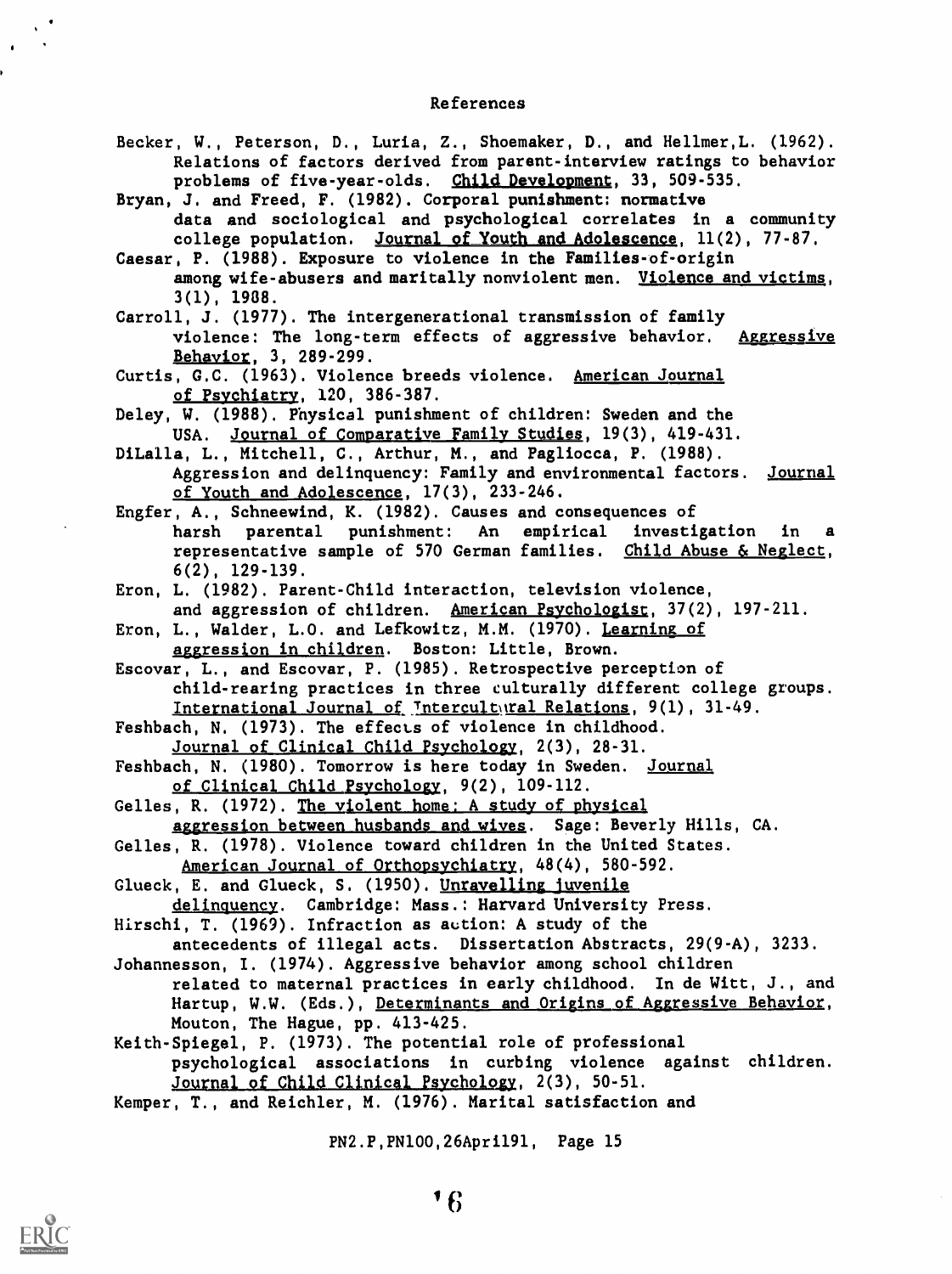conju<sub>d</sub>al power as determinants of intensity and frequency of rewards and punishments administered by parents. Journal of Genetic Psychology, 129(2), 221-234.

 $\ddot{\phantom{0}}$ 

Kosky, R. (1983). Childhood suicidal behavior. Journal of child psychology & psychiatry & allied disciplines, 24(3), 457-468.

- Larzelere, R. (1986). Moderate spanking: Model or deterrent of children's aggression in the family? Journal of Family Violence, 1(1), 27-36.
- Leviton, H. (1976). The individualization of discipline for

behavior disorder pupils. Psychology in the Schools, 13(4), 445-448. Lefkowitz, M., Eron, L., Welder, L., and Huesmann, L. (1977).

Growing up to be violent: A longitudinal study of the development of aggression. New York: Pergamon.

Lefkowitz, M., Welder, L., and Eron, L. (1963). Punishment,

identification, and aggression. Merrill Palmer Ouarterly, 9, 159-174.

- Lowenstein, L. (1977). The value of corporal punishment. News and Views, 3(4), 14-15.
- Magmer, E. and Ipfling, H. (1973). On the problem of specific social class punishments. Scientia Paedagogica Experimentalis, 10(2), 170-192.
- Maurer, A. (1974). Corporal punishment. American Psychologist, August, 614-626.
- Miller, D. and Challas, G. (1981). Abused children as parents: A twenty-five year longitudinal study. Paper presented at the National Conference on Family Violence Research, University of New Hampshire, Durham, NH.
- Nagaraja, J. (1984). Non-Compliance: A behavior disorder. Child Psychiatry Quarterly, 17(4), 127-132.
- Owens, D., and Straus, M. (1975). The social structure of violence in childhood and approval of violence as an adult. Aggressive Behavior, 1, 193-211.
- Parke, R. and Collmer, C. (1975). Child abuse: An interdisciplinary analysis. In E.M. Hetherington (Ed.), Review of child development research. Chicago: University of Chicago Press, pp. 509-590.
- Parke, R. and Slaby, R. (1983). The development of aggression. In Mussen, P. (Ed.), Handbook of Child Psychology: Volume IV, New York: John Wiley & Sons, pp. 547-621.
- Rigdon, J. and Tapia, F. (1977). Child who are cruel to animals: A follow-up study. Journal of Operational Psychiatry, 8, 27-36.
- Rust, J. and Kinnard, K. (1983). Personality characteristics of the users of corporal punishment in the schools. Journal of School Psychology, 21(2), 91-98.
- Sears, R. (1961). Relation of early socialization experiences to aggression in middle childhood. Journal of Abnormal and Social Psychclogy, 63(3), 466-492.
- Sears, R., Whiting, J., Nowlis, V. and Sears, P. (1953). Some child rearing antecedents of aggression and dependency in young children. Genet. Psychol, Monogr., 47, 135-234.
- Singer, J., Singer, D., and Rapaczynski, W. (1984). Family patterns and television viewing as predictors of children's beliefs and aggression. Journal of Communication, Spring, 73-89.